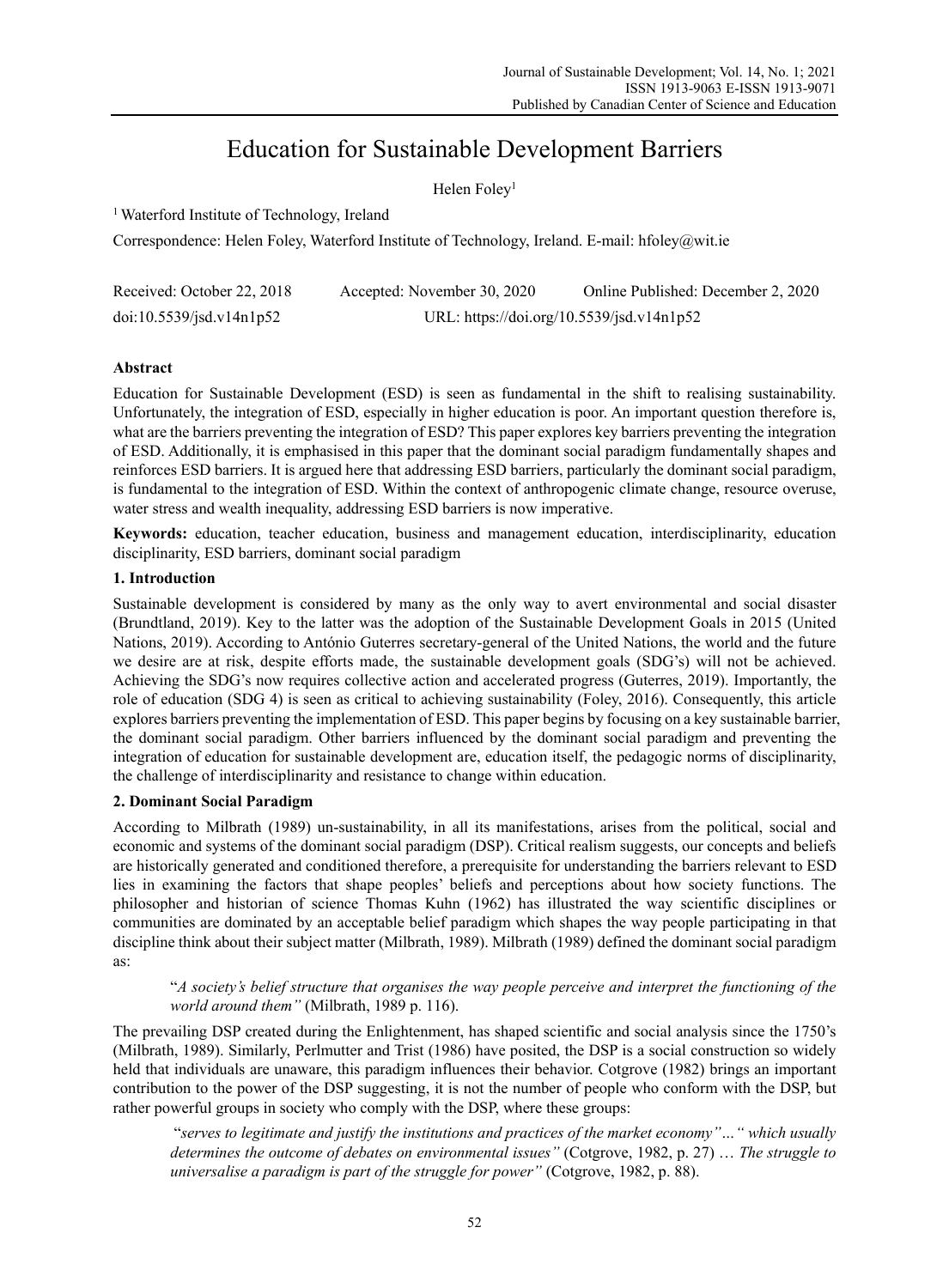This paradigm struggle is still evident (Marquardt, 2017; Jakobeit *et al.,* 2014). This struggle is elucidated by Marquardt (2017) who has indicated, the field of development theory is more diverse than ever before, with constant debates, reinventions and paradigm shifts still to come.

Fundamental to the DSP is western neoliberal economy. Harvey (2005) has broadly defined neoliberalism as, a theory of political and economic practices which suggests, human well-being can best be served by the maximisation of entrepreneurial freedoms, denoted by private property rights, free markets, free trade and individual liberty (Harvey, 2005). Additionally, it is dispute whether the neoliberal path can address social and environmental challenges (Kopnina, 2014).

Kopnina (2012) and Crist (2012) have posited, social scientists are also influenced by the dominant neoliberal ideology of anthropocentrism. Of concern, the UN Decade of Education for Sustainable Development (DESD) failed to recognise or challenge neoliberalism as a hegemonic force preventing movement towards genuine sustainability (Huckle and Wals, 2015).

The formal education system has played a key role in supporting societal hegemony, resulting in the reproduction and acceptance of the DSP (Apple, 2004). Likewise, Sterling (1996) has highlighted, higher education follows rather than challenges the rationality of the DSP. Dobers *et al.,* (2008 p. 212) have concluded it is important, *"To reframe and analyse the role of universities in a broader socio-cultural and historical perspective if universities are to be agents in the paradigm shift to sustainability"*. Influenced by the dominant social paradigm, barriers preventing ESD are shown in Fig 1.



Figure 1. Education for sustainable development barriers

#### **3. Education as an Education for Sustainable Development Barrier**

Influenced by the DSP, education itself is an ESD barrier. Although, Higher Education (HE) must conduct research and learning for sustainable development (Koehn and Uitto, 2014), Scott *et al.,* (2012) have posited, there is a lack of commitment to ESD in Higher Education, where ESD implementation is poor (Wei Quan, 2013). Importantly, securing top level management support is seen as critical to addressing poor ESD implementation (Wei Quan, 2013).

In the Higher Education for Sustainable Development (HESD) literature, much attention has focused on barriers to change, preventing a systemic integration of sustainable development in HE (Lambrechts *et al.,* 2017). Verhulst and Lambrechts (2015) have indicated, barriers to change preventing a systemic integration of sustainability education in HE include: (1) lack of awareness of sustainability (2) the structure of higher education and (3) lack of resources available.

The increase of capsule education has been highlighted by McArdle-Clinton (2010) who stated:

*"The concept of education as product and students as consumer impacts on education, on students and*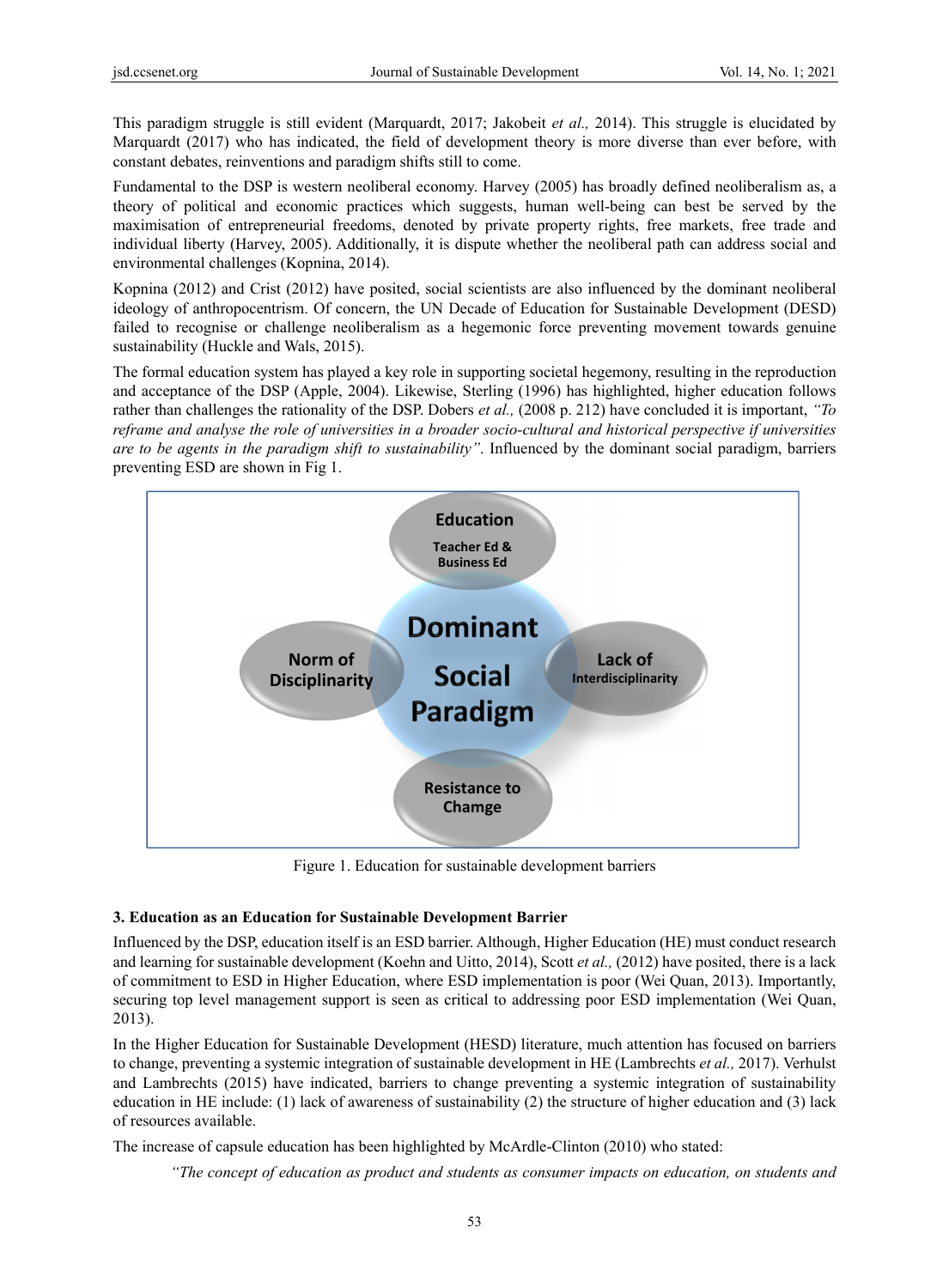*educational practitioners. Education conceived as product, makes for pedagogy of confinement which limits the creativity of students and inhibits any achievement by them beyond the limits which have been set for them. ... This ideological intent shapes education as an industry - the largest single industry in the world - where students are processed as inputs and awarded a qualification, the educational value of which is in serious doubt" (McArdle-Clinton, 2010 p. 1-2).*

Jackson (1968) has suggested, the integration of sustainability into education can be influenced by the hidden curriculum. The hidden curriculum refers to the messages sent by an individual teacher, lecturer or institution to students, often unconsciously and covertly about what they ought to think and how to behave (Jackson, 1968). A key way in which the hidden curriculum is made manifest is through the ethos and values of the educational institution (Jackson, 1968). More recently in the United Kingdom, although the development of sustainability literacy for graduates received strong political support, Winter and Cotton (2012) have indicated, embedding sustainability content in the HE curriculum in the United Kingdom was met with extensive indifference and strong resistance.

#### *3.1 Teacher Education*

In 2014, the UN Decade of Education for Sustainable Development came to an end, an important part of this decade focused on redirecting teacher education towards sustainability. To date, education for sustainability is not mainstreamed in any pre-service teacher education programmes (Babiuk, 2014). Babiuk (2014) also outlined, reorienting teacher education towards sustainability requires overcoming three challenges (1) lack of leadership (2) an unfavorable view of the role of ESD and (3) silo-ing of education faculties.

Utilising a paired pre-post design with 215 student teachers Yavetz *et al.,* (2013) found, student teachers' had a poor understanding of the environment, highlighting the need to integrate sustainability into teacher education. Research conducted in Sweden involving 3299 secondary teachers showed, participants did not have a holistic understanding of sustainable, while 70% of teachers highlighted they needed training in sustainable development (Borga *et al.,* 2014).

With the aim of enhancing teachers' knowledge of sustainable development, Hyseni Spahiu and Lindemann-Matthies (2015) have posited, continuous teacher education is a key aspect in terms of obtaining greater education for sustainable development effectiveness.

#### *3.2 Business and Management Education*

A college education is viewed as one of the key approaches to preparing concerned and involved citizens (McBee, 1980) in addition to fostering moral and social responsibility and intellectual development (Pascarella et al., 1988). In contrast with the latter, management theorists have highlighted, business education supports the values of the dominant social paradigm (Alvesson and Deetz, 2000; Orsato and Clegg, 1999). Colin Mayer (2013) Professor of Management Studies at the University of Oxford has posited, the dominant view in business schools is to further the interests of their shareholders. Similarly, Professor Craig Smith of Insead believes, prior to entering business school students' have a rounded view of the management role, but when students' graduate, they believe it's all about maximising shareholder value (Smith, 2013). From paradigmatic and epistemological perspectives, Gladwin, *et al.,* (1995) believes management theory is reflective of an overarching anthropocentric paradigm and a fractured epistemology, which separates humanity from nature.

Accounting researchers' primarily focus on financial management and economic development, while social and environmental accounting research is marginalised (Parker (2011). Whilst, Sundin and Wainwright (2010) have emphasised, the lack of professional accreditation requirements for knowledge in sustainability is an important reason for the slow change in accounting education for sustainable development.

AdomBent *et al.,* (2014), Godemann, *et al.,* (2011) and Waddock *et al.,* (2011) support the view that business and management education should be more reflective of sustainability issues. The UN PRME (2019) has indicated, business and management education should embody the Principles for Responsible Management Education. These principles aim to encourage business and management schools to provide future leaders with the skills needed to balance sustainability and economic goals, while emphasising the SDG's (UN PRME, 2019).

According to Nelson (2014), through education, industrial engagement, and interdisciplinary collaboration, sustainability can become firmly established within the structure business schools. Sahadath (2010) and Gareis (2010) have posited, the change to embedding education for sustainable development will require educational leaders to commit to a change agenda.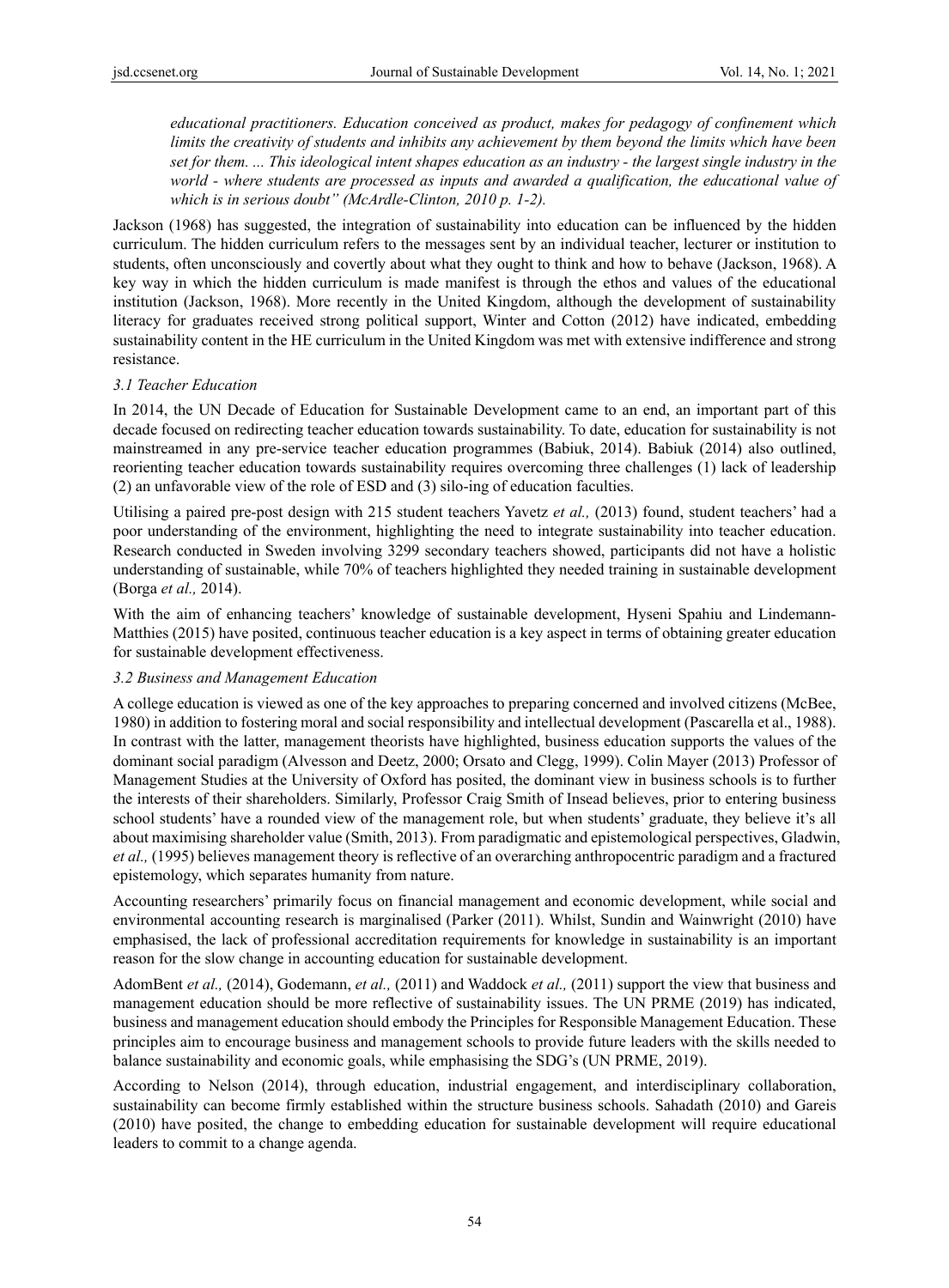# **4. Pedagogic Norms of Disciplinarity**

Influenced by the dominant social paradigm, according to Chettiparamab (2007), Selby (2006) and Arum (2004), subject disciplinarity is a strong education for sustainable development barrier. According to Arum (2004), discipline has been used since the middle ages to represent a way of ordering knowledge for teaching and learning.

According to Selby (2006) faculties and schools are structured around disciplines. Whilst, Chettiparamab (2007) has outlined, disciplines maintain rigor and provide knowledge needed for the labour market and society. Internally, disciplines provide academics with a framework for their professional engagement, identity and advancement and perpetuate disciplinary intellectual paradigms (Kuhn, 1962).

Chettiparamab (2007) has also suggested, deep engagement with a discipline can limit reflexivity, which can result in a lack of engagement with real life problems, where critical questioning may be suppressed. Littledyke and Manolas (2011) have posited, the roots of subject disciplinarity can be trace back to epistemology and ideology which consequently influence pedagogy.

Within the context of the pedagogic norms of disciplinarity a positivist epistemology is dominant, resulting in a subject dominant, fragmented curriculum (Eagen and Orr, 1992). This approach embodies an 'objectives' model of curriculum planning (Littledyke and Manolas, 2011; Hirst, 1974) that is knowledge centered, utilising a transmission through instruction process (Lawton 1973) where the learner is a recipient of knowledge (Littledyke and Manolas, 2011).

Alternatively, a re-constructivist ideology sees education as a process of social change, embodying a process (as opposed to objectives) model of curriculum planning (Littledyke and Manolas, 2011; Blenkin and Kelly, 1987), which is learner (as opposed to knowledge) centered. Utilising a process model of curriculum planning, the teacher or lecturer is seen as a facilitator (as opposed to a transmitter) of the learning process.

This re-constructivist ideology is important because, if the embodiment of ESD is to be realised, the pedagogic norms of disciplinarity need to be challenged (Tilbury and Wortman, 2004). When considering epistemology, ideology and pedagogy, this section highlighted the dominance of subject disciplinarity and emphasised the importance of interdisciplinarity regarding the advancement of ESD. When considering epistemology, ideology and pedagogy, this section highlighted the dominance of subject disciplinarity and emphasised the importance of interdisciplinarity in terms of advancing education for sustainable development.

### **5. The Challenge of Interdisciplinarity**

The challenge of interdisciplinarity is explored in this section. Klein and Newell (1997) have defined interdisciplinarity as:

*"A process of answering a question, solving a problem, or addressing a topic that is too broad or complex to be dealt with adequately by a single discipline or profession"* (Klein and Newell, 1997, p. 393).

Moving towards an increased emphasis on sustainability is a profound challenge to all systems of education, especially in higher education (HE) (Aktas, 2015). According to Aktas (2015), "*A viable way to increase the role of sustainability in higher education is to foster interdisciplinary research and teaching*", (Aktas, 2015, p. 354). Similarly, Klein (2006) has posited, interdisciplinarity is the key to universities rethinking their purposes and practices at a fundamental level.

*"Ultimately, interdisciplinary raises the most fundamental question of all. What is the purpose of education? In its highest form, interdisciplinarity is not a finite set of skills, a simple add-on, or an adjustment in the schedule. The ultimate goal is to reconstruct what is taught and how it is taught"* (Klein, 2006, p. 16).

Importantly, the respected biologist and Father of sociobiology and biodiversity, Edward Osborne Wilson advocated, unity of knowledge when he stated:

*"The greatest enterprise has always been and will always be the attempted linkage of the sciences and humanities" … "the ongoing fragmentation of knowledge and resulting chaos in philosophy are not reflections of the real world but artifacts of scholarship"* (Wilson, 1999, pp. 5-6).

As posited by Meyer *et al.,* (2015) becoming a sustainability scientist requires specialised training that addresses the complex boundaries implicit in sustainability science approaches to solving social-ecological system challenges.

Spangenberg (2011) has distinguished between science for sustainability (mono-disciplinary) and science of sustainability (inter- and transdisciplinary) and suggested inter and transdisciplinary research has received much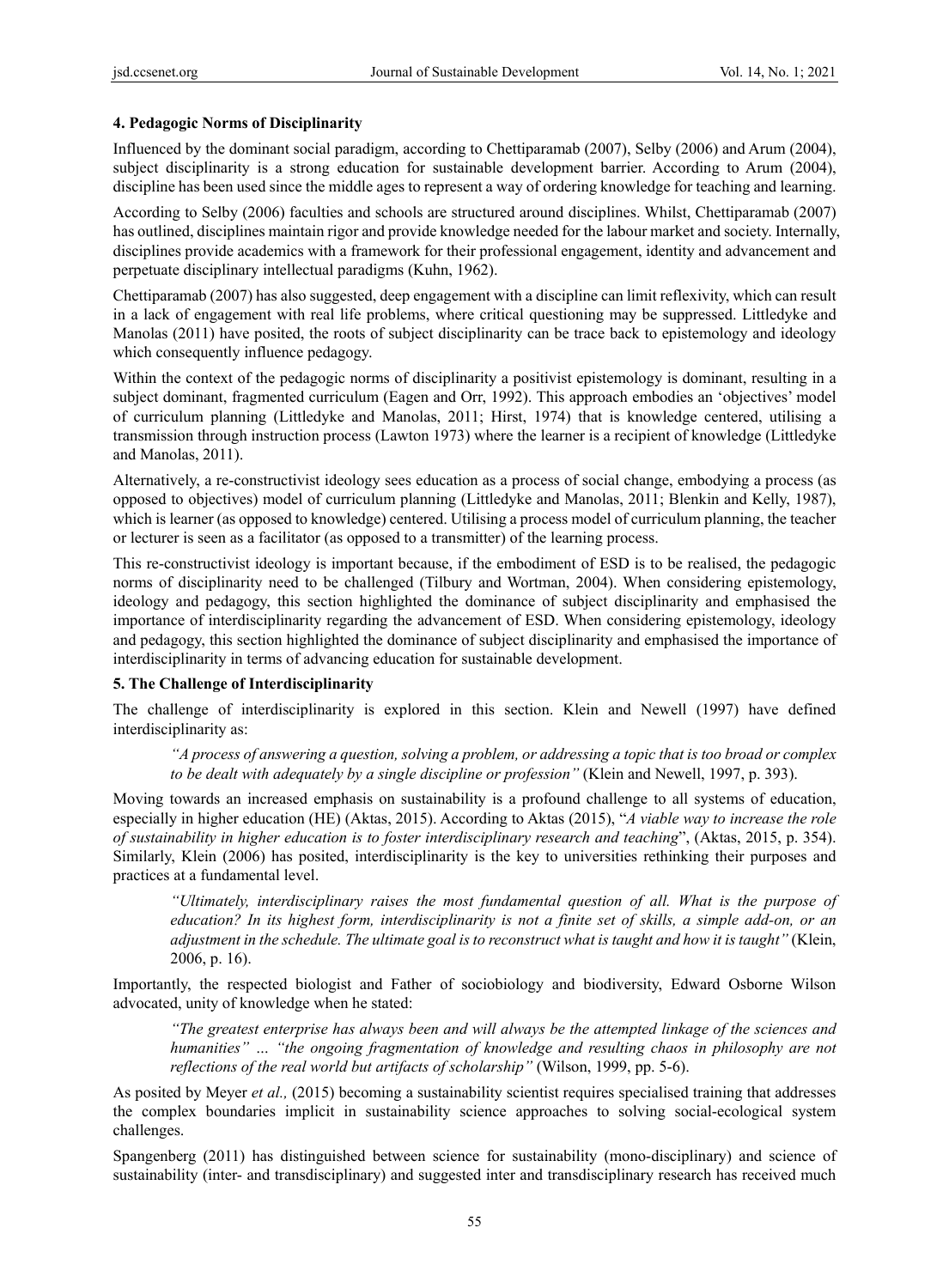less attention. Whilst, Lang *et al.,* (2012) have emphasised, there is an ever increasing call for transdisciplinary approaches to tackle fundamental societal challenges, especially those related to sustainability. Research completed by Biberhofer and Rammel, (2017) has shown the potential benefits of transdisciplinary learning and teaching when identifying real answers to sustainability challenges.

#### **6. Resistance to Change**

Vales (2007) has posited, resistance to change is one of the main obstacles to implementing organisational change. Similarly, as indicated by Chen and Komph (2012), the main reason curriculum change is a failure or only accomplishes surface change is due to teacher resistance to the change. One of many barriers relevant to both individual and organisational change is a failure to recognise the need for change (Heifetz and Linsky, 2002). If educators do not understand and appreciate the need for change, their interest in maintaining the status quo will take precedence over their willingness to accept change (Greenberg and Baron, 2000). Both Fullan (2001) and Greenberg and Baron (2000) support the view that, habit, past experience, a sense of security from doing things in familiar ways, disrupting well-established professional and instructional patterns can also result in a fear of the unknown. Rather than working to develop new skills/strategies, it is simply easier to continue teaching in the same ways (Greenberg and Baron, 2000).

# **7. Conclusion**

In conclusion, implementing education for sustainable development is central to the achievement of sustainability. Importantly, addressing education for sustainable development barriers is a prerequisite to the implementation of education for sustainable development. Core to the advancement of ESD is the recognition of the dominant social paradigm (which underpins other ESD barriers) and the willingness to challenge this paradigm, especially among educational and political leaders.

#### **References**

- AdomBent, M., Fischer, D., Godemann, J., Herzig, C., Otte, I., & Rieckmann, M. (2014) Emerging Areas in Research on Higher Education for Sustainable Development - Management Education, Sustainable Consumption and Perspectives from Central and Eastern Europe. *Journal of Cleaner Production*, *61*(1), 1-7. https://doi.org/10.1016/j.jclepro.2013.09.045
- Agree-Europe. (2013). *Position paper on Education for sustainable development.* Retrieved April 12, 2014, from http://www.aegee.org/about-aegee/
- Aktas, C. B. (2015). Reflections on interdisciplinary sustainability research with undergraduate students. *International Journal of Sustainability in Higher Education*, *16*(3), 354-366. https://doi.org/10.1108/IJSHE-11-2013-0153
- Alcaraz, J., & Thiruvattal, E. (2010). An Interview with Manuel Escudero: The United Nations' Principles for Responsible Management Education: A Global Call for Sustainability. *Academy of Management Learning and Education*, *9*(3), 542-550. https://doi.org/10.5465/amle.9.3.zqr542
- Alvesson, M., & Deetz, S. (2000). *Doing Critical Management Research: a Critical Introduction*. Sage: London. https://doi.org/10.4135/9781849208918
- Apple, M. (2004). *Ideology and Curriculum* (3rd ed.). New York and London UK: Routledge Falmer. https://doi.org/10.4324/9780203487563
- Arum, J. (2004). Concepts of Interdisciplinarity: Configurations of knowledge and action. *Human Relations*, *57*(4), 39-412. https://doi.org/10.1177/0018726704043893
- Babiuk, G. (2014) The status of education for sustainability in initial teacher education programmes: A Canadian case study. *International Journal of Sustainability in Higher Education*, *15*(4), 418-430. https://doi.org/10.1108/IJSHE-10-2012-0088
- Banaji, S., Cranmer, S., & Perrotta, C. (2013). What's stopping us? Barriers to creativity and innovation in schooling across Europe. In K. Thomas, & J. Chan (Eds.), *Handbook of Research on Creativity*. Edward Elgar Publishing, Cheltenham, UK. https://doi.org/10.4337/9780857939814.00044
- Biberhofer, P., & Rammel, C. (2017). Transdisciplinary learning and teaching as answers to urban sustainability challenges. *International Journal of Sustainability in Higher Education*, *18*(1), 63-83. https://doi.org/10.1108/IJSHE-04-2015-0078
- Blenkin, G. M., & Kelly, A. V. (1987). *The Primary Curriculum: A Process Approach to Curriculum Planning* (2nd ed.). PCP, London.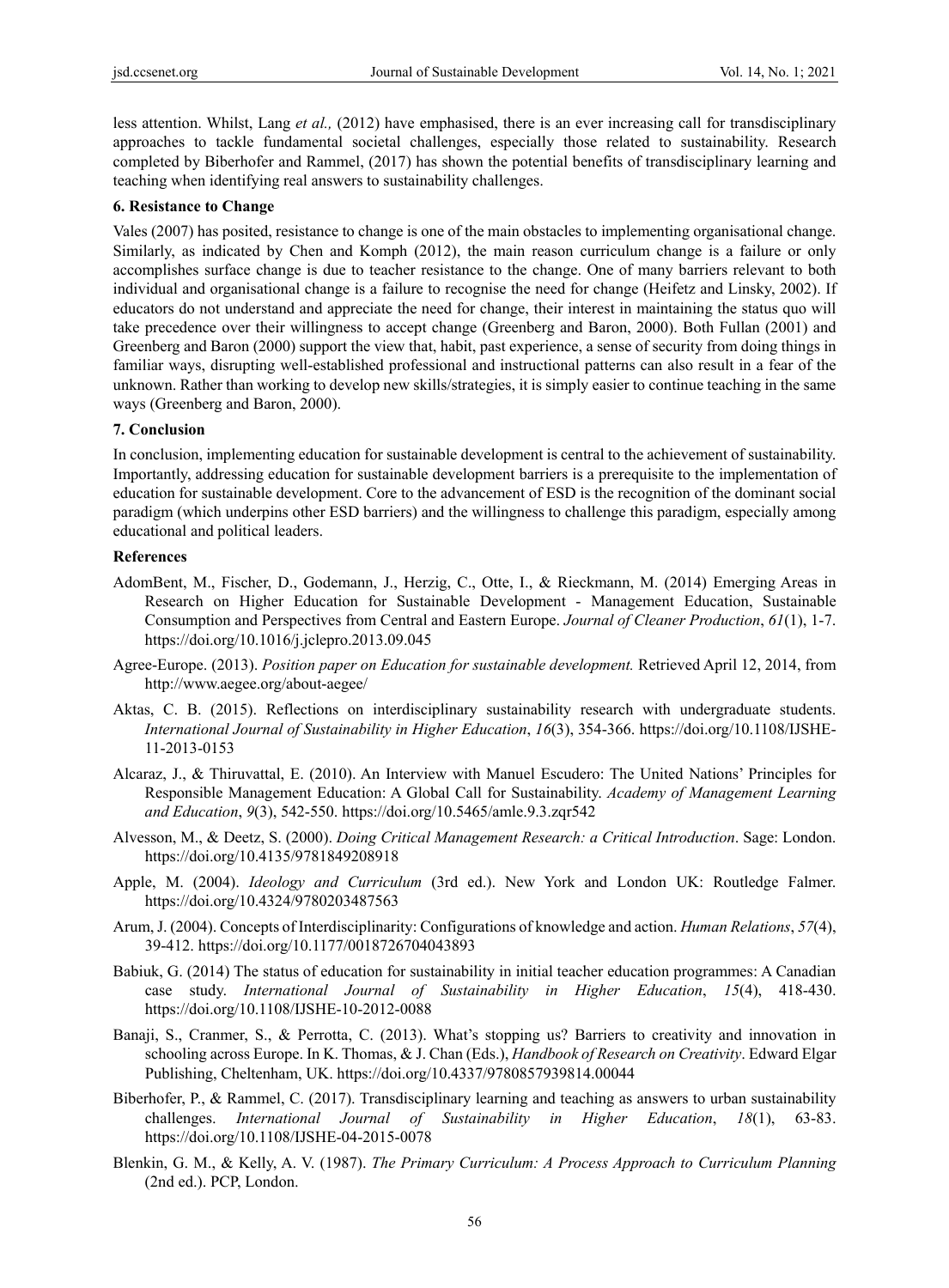- Borga, C., Gerickea, N., Höglunda, H. O., & Bergmana, E. (2014). Subject- and experience-bound differences in teachers' conceptual understanding of sustainable development. *Environmental Education Research*, *20*(4), 526-511. https://doi.org/10.1080/13504622.2013.833584
- Brundtland, G. H. (2019). *The Future Is Now: The Science for Achieving Sustainable Development,* Global Sustainable Development Report 2019. Department of Economic and Social Affairs, United Nations. Retrieved November 17, 2020, from https://sustainabledevelopment.un.org/content/documents/24797GSDR\_report\_2019.pdf
- Chen, S., & Komph, M. (2012). *Chinese Scholars on Western Ideas about Thinking, Leadership, Reform and Development.* Sense Publishers. https://doi.org/10.1007/978-94-6209-010-1
- Chettiparamab, A. (2007) *Interdisciplinarity: A Literature Review*. The HEA Interdisciplinarity Teaching and Learning Group, Subject Centre for Languages, Linguistics and Area Studies, University of Southampton.
- Cotgrove, S. (1982). *Catastrophe or Cornucopia: The Environment, Politics and the Future*. New York: John Wiley and Sons.
- Crist, E. (2012). Abundant Earth and Population. In P. Cafaro, & E. Crist (Ed.), *Life on the Brink: Environmentalists confront Overpopulation*. University of Georgia Press.
- Dobers, P., Linderstrom, M., & Mobjork, M. (2008). Institutional entrepreneurship in an academic organisation: sustainability at Malardalen University. *International Journal of Innovation and Sustainable Development, 3*(3/4), 201-216. https://doi.org/10.1504/IJISD.2008.022226
- Eagan, D. J., & Orr, D. W. (Eds.). (1992). *The Campus and Environmental Responsibility*. Jossey-Bass, San Francisco.
- Foley, H. (2016). Understanding Sustainability: A New Conceptual Framework for Sustainability. Paper presented at the 26th Irish Environmental Researchers' Colloquium, 22 -24 March 2016. University of Limerick.
- Fullan, M. (2001). *Leading in a culture of change*. San Francisco: Jossey-Bass.
- Gareis, R. (2010). Changes of organisations by projects. *International Journal of Project Management*, *28*(4), 314- 327. https://doi.org/10.1016/j.ijproman.2010.01.002
- Gladwin, T. N., Kennelly, J. J., & Krause, T. S. (1995) Shifting paradigms for sustainable development: implications for management theory and research. *Academy of Management Review*, *20*(4), 877-894. https://doi.org/10.2307/258959
- Godemann, J., Herzig, C., Moon. J., & Powell, A. (2011). Integrating Sustainability into Business Schools Analysis of 100 UNPRME Sharing Information on Progress (SIP) reports, 58-2011 ICCSR, Research Paper Series, Nottingham.
- Greenberg, J., & Baron, R. A. (2000). *Behaviour in organizations* (7th ed.). Upper Saddle River, NJ: Prentice Hall.
- Guterres, A. (2019). *The Future Is Now: The Science for Achieving Sustainable Development,* Global Sustainable Development Report 2019. Department of Economic and Social Affairs, United Nations. Retrieved November 17 2020, from

https://sustainabledevelopment.un.org/content/documents/24797GSDR\_report\_2019.pdf

- Harvey, D. (2005). *A Brief History of Neoliberalism*. Oxford University Press, New York, NY. https://doi.org/10.1093/oso/9780199283262.001.0001
- Heifetz, R. A., & Linsky, M. (2002). *Leadership on the Line: Staying Alive through the Dangers of Leading*. Harvard Business School Press.
- Hirst, P. (1974). *Knowledge and the Curriculum: A Collection of Philosophical Papers*. Routledge, Keegan and Paul, London.
- Huckle, J., & Wals, A. E. J. (2015). The UN Decade of Education for Sustainable Development: business as usual in the end. *Environmental Education Research*, *21*(3), 491-505. https://doi.org/10.1080/13504622.2015.1011084
- Hyseni Spahiu, M., & Lindemann-Matthies, P. (2015). Effect of a Toolkit and a One-Day Teacher Education Workshop on ESD Teaching Content and Methods-A Study from Kosovo. *Sustainability*, *7*(7), 8051-8066. https://doi.org/10.3390/su7078051
- Jackson, P. W. (1968). *Life in Classrooms*. Holt, Rinehart and Wilson Inc. New York.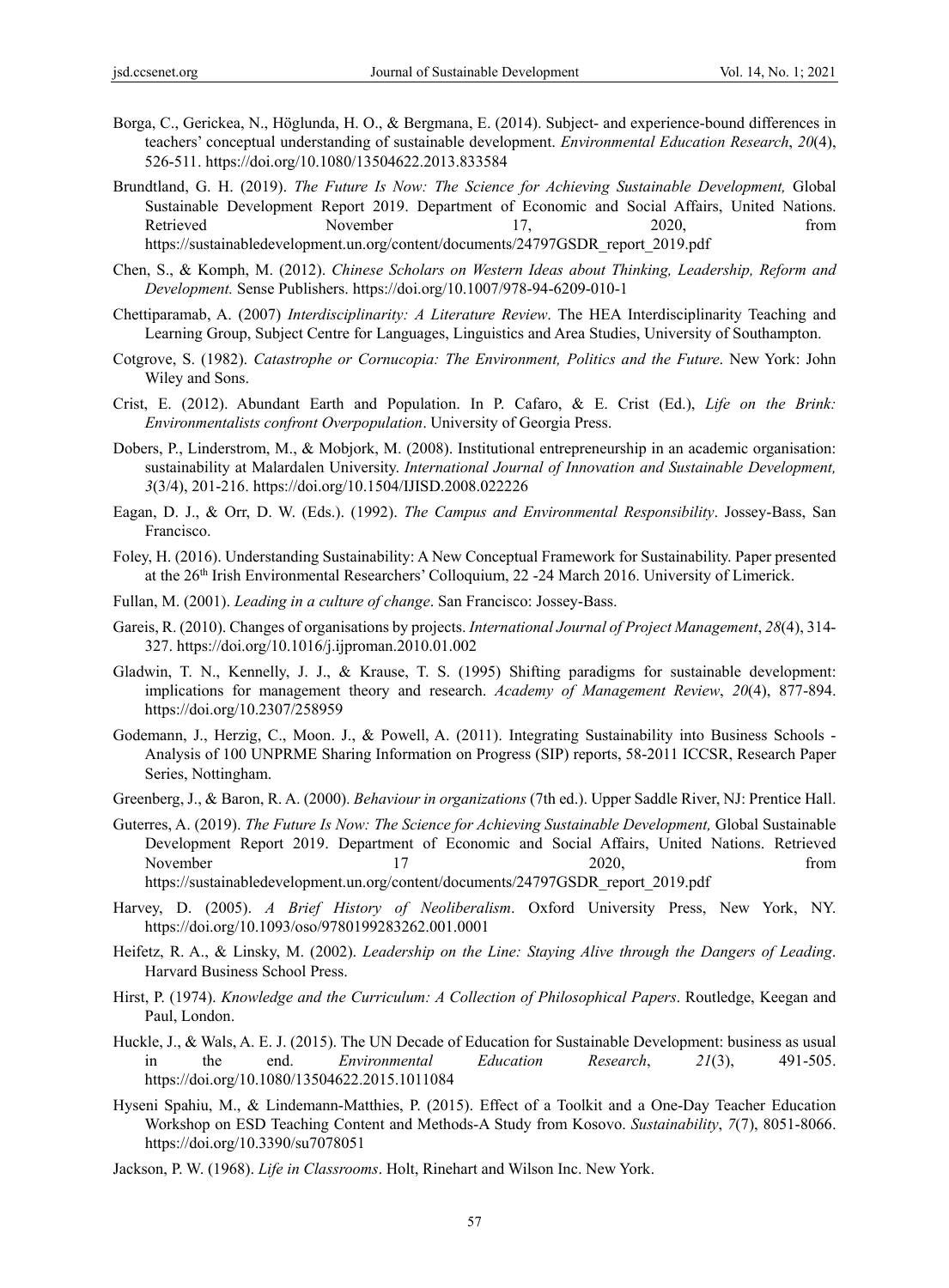- Jakobeit, C., Müller, E., Sondermann, E., Wehr, I., & Ziai, A. (2014). Einleitung. In F. Müller, E. Sondermann, I. Wehr, C. Jakobeit, & A. Ziai, (Eds.), *Entwicklungstheorien: Weltgesellschaftliche Transformationen, entwicklungspolitische Herausforderungen, theoretische Innovationen*. Baden-Baden: Nomos.
- Jucker, R. (2011). ESD between Systemic Change and Bureaucratic Obfuscation: Some Reflections on Environmental Education and Education for Sustainable Development in Switzerland. *Journal of Education for Sustainable Development, 5*, 39-60. https://doi.org/10.1177/097340821000500109
- Klein, J. T. (2006). A platform for shared discourse of interdisciplinary education. *Journal of Social Science Education, 5*(2), 10-18.
- Koehn, P. H., & Uitto, J. I. (2014). Evaluating sustainability education: lessons from international development experience. *Higher Education*, *67*(5), 621-635. https://doi.org/10.1007/s10734-013-9669-x
- Kopnina, H. (2012). Towards Conservational Anthropology: Addressing anthropocentric bias in anthropology. *Dialectical Anthropology*, *36*(1), 127-146. https://doi.org/10.1007/s10624-012-9265-y
- Kopnina, H. (2014). Environmental justice and biospheric egalitarianism: reflecting on a normative-philosophical view of human-nature relationship. *Earth Perspectives*, *1*(8), 1-11. https://doi.org/10.1186/2194-6434-1-8
- Kuhn, T. S. (1962). *The Structure of Scientific Revolutions*. University of Chicago Press, Chicago IL.
- Kuhn, T. S. (1970). *The Structure of Scientific Revolutions* (2nd ed.). Chicago, IL: University of Chicago Press.
- Lambertini, M. (2015). *Living Blue Planet Report: Species, habitats and human wellbeing*. World Wildlife Fund. Retrieved March 31, 2016 from http://assets.worldwildlife.org/publications/817/files/original/Living\_Blue\_Planet\_Report\_2015\_Final\_LR. pdf?1442242821&\_ga=1.101371649.1085222428.1449667631
- Lambrechts, W., Verhulst, E., & Rymenams, S. (2017). Professional development of sustainability competences in higher education: the role of empowerment. *International Journal of Sustainability in Higher Education*, in press. https://doi.org/10.1108/IJSHE-02-2016-0028
- Lang, D. J., Wiek, A., Bergmann, M., Stauffacher, M., Martens, P., Moll, P., Swilling, M., & Thomas, C. J. (2012). Transdisciplinary research in sustainability science: practice, principles, and challenges. *Sustainability Science*, *7*(1), 25-43. https://doi.org/10.1007/s11625-011-0149-x
- Lawton, D. (1973). *Social Change, Educational Theory and Curriculum Planning*. University of London Press, London.
- Littledyke, M., & Manolas, M. (2011). Education for Sustainability Pedagogy: Ideological and Epistemological Barriers and Drivers. In W. Leal Filho (Ed.), *Umweltbildung, Umweltkommunikation und Nachhaltigkeit / Environmental Education, Communication and Sustainability, World Trends in Education for Sustainable Development* (pp. 77-104). Frankfurt am Main, DEU: Peter Lang AG, *32*.
- Marquardt, J. (2017). *How Power Shaper Energy Transitions in Southeast Asia: A complex governance challenge*. Routledge. https://doi.org/10.4324/9781315559261
- Mayer, C. (2013). Business Education: MBA teaching urge to move away from focus on shareholder primacy model. *The Financial Times*. Retrieved March 23, 2015, from http:www.ft.com/cms/s/2/e392f12c-adac-11e2- 82b8 00144feabdc0.html#axzzRp79jm
- McArdle-Clinton, D. (2010). The Consumer Experience of Higher Education: The Rise of Capsule Education. *Teaching Theology and Religion*, *13*(4), 1-2. https://doi.org/10.1111/j.1467-9647.2010.00661.x
- McBee, M. L., (1980). *Rethinking College Responsibilities for Values*. Jossey-Bass, San Francisco.
- Medawar, P. (1979). *Is the Scientific Paper a Fraud?* London: BBC Publications. Reprinted in Brown, J., Cooper, A. Horton, T. Toates, F., & Zeldin, D. (Eds.), Science in Schools, Open University Press, Milton Keynes.
- Meyer, S. R., Levesque, V. R., Hutchins Bieluch, K., Johnson, M. L., McGreavy, B., Dreyer, S., & Smith, H. (2015). Sustainability science graduate students as boundary spanners. *Journal of Environmental Studies and Sciences*, *6*(2), 344-353. https://doi.org/10.1007/s13412-015-0313-1
- Milbrath, L. W. (1989). *Envisioning a sustainable society.* Albany: State University of New York press.
- Nelson, A. B., Wilson, A., Venky, V., Cleaves, S. M., & Garnham, J. (2014). Integrating sustainability into business curricula: University of New Hampshire case study. *International Journal of Sustainability in Higher Education, 15*(4), 473-493. https://doi.org/10.1108/IJSHE-06-2013-0068